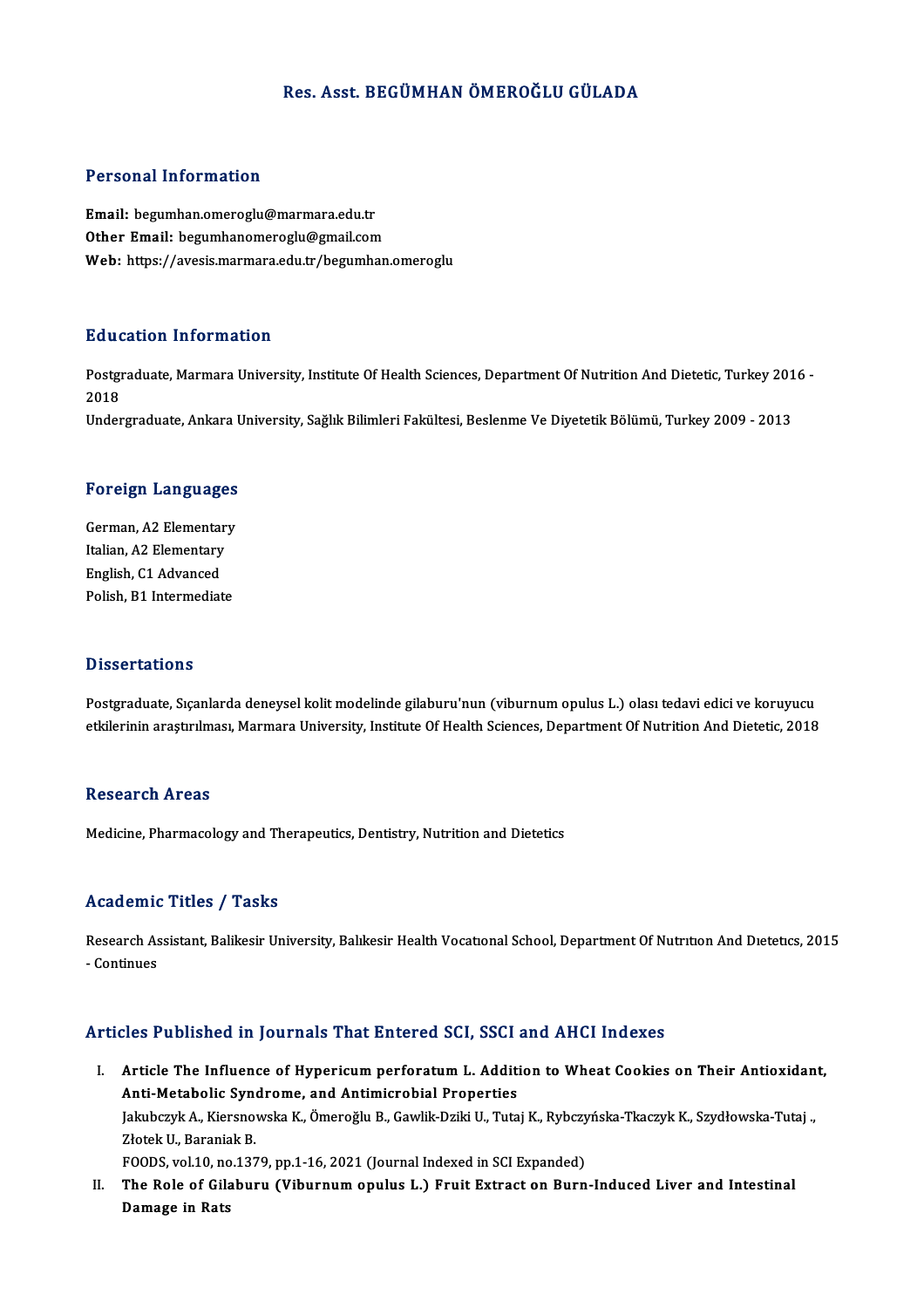UsukS.,ÖmeroğluYelB.,ÇamM.E. ,YükselM.,KarakoyunB. Usuk S., Ömeroğlu Yel B., Çam M. E. , Yüksel M., Karakoyun B.<br>ACTA PHYSIOLOGICA, vol.225, pp.55, 2018 (Journal Indexed in SCI)<br>Protestive and Amelianative Effects of Gilabunu (Vibunnum 4

Usuk S., Ömeroğlu Yel B., Çam M. E. , Yüksel M., Karakoyun B.<br>ACTA PHYSIOLOGICA, vol.225, pp.55, 2018 (Journal Indexed in SCI)<br>III. Protective and Ameliorative Effects of Gilaburu (Viburnum opulus L.) Fruit Extract on Acet ACTA PHYSIOLOGICA, vol.<br>Protective and Amelior<br>Induced Colitis in Rats<br>Ömereğlu Yel B. Cam M. E Protective and Ameliorative Effects of Gilaburu (Vibur<br>Induced Colitis in Rats<br>Ömeroğlu Yel B., Çam M. E. , Yüksel M., Şener G., Karakoyun B.<br>ACTA PHYSIOLOGICA YRL225 nn 24, 2018 (Journal Indoved i Induced Colitis in Rats<br>Ömeroğlu Yel B., Çam M. E. , Yüksel M., Şener G., Karakoyun B.<br>ACTA PHYSIOLOGICA, vol.225, pp.24, 2018 (Journal Indexed in SCI)

## Articles Published in Other Journals

- I. Determination of Energy and Nutrient Intakes in Pediatric Burned Patients Aktaç Ş.,Başoğlu İ.A. ,CebeciA.,OğuzE.,ÖmeroğluGüladaB. Determination of Energy and Nutrient Intakes in Pediatric Burned Patients<br>Aktaç Ş., Başoğlu İ. A. , Cebeci A., Oğuz E., Ömeroğlu Gülada B.<br>Clinical and Experimental Health Sciences, vol.11, no.4, pp.689-694, 2021 (Journal II. Nutritional Relationship with Acne Vulgaris
- Clinical and Experimental He<br>Nutritional Relationship<br>Ömeroğlu Yel B., Güneş F. E.<br>Hassttana Üniversitesi Sağlıl Hacettepe Üniversitesi Sağlık Bilimleri Fakültesi Dergisi, vol.5, no.1, pp.46-59, 2018 (Refereed Journals of Other<br>Institutions) Ömeroğlu Yel B., Güneş F. E.

## Books&Book Chapters

ooks & Book Chapters<br>I. Nutritional Management of Children With Cancer<br>Altre S. Ömereğlu Cülade P As & Doort Ghapters<br>Nutritional Management<br>Aktaç Ş., Ömeroğlu Gülada B.<br>in: Podiatris Nutrition, <sup>9th Ed</sup>

Nutritional Management of Children With Cancer<br>Aktaç Ş., Ömeroğlu Gülada B.<br>in: Pediatric Nutrition, 8th Edition, Çeviri Editörü: Dr. Öğr. Üyesi Binnur Okan Bakır, Editor, Tıbbi Yayınlar Merkezi<br>Dirgi Birimi TYM, İstanbul, Aktaç Ş., Ömeroğlu Gülada B.<br>in: Pediatric Nutrition, 8th Edition, Çeviri Editörü<br>Dizgi Birimi TYM, İstanbul, pp.1151-1168, 2021

## Dizgi Birimi TYM, İstanbul, pp.1151-1168, 2021<br>Refereed Congress / Symposium Publications in Proceedings

efereed Congress / Symposium Publications in Proceedings<br>I. – Üniversite Öğrencilerinin Karbonhidrat İçeriği Yüksek Besinleri Tüketim Sıklığı ile Beslenme Tutum<br>1980 - Ve Dayranıslanının Ağız Sağlığı Üzerine Etkisi ve Davranışlarının Ağız Sağlığı Üzerine Etkisi<br>Ömeroğlu Yel B., İçen H., Mungan N. C. , Kaya M. S. , Güneş F. E. , Akyüz S. H. Üniversite Öğrencilerinin Karbonhidrat İçeriği Yüksek Besinleri Ti<br>ve Davranışlarının Ağız Sağlığı Üzerine Etkisi<br>Ömeroğlu Yel B., İçen H., Mungan N. C. , Kaya M. S. , Güneş F. E. , Akyüz S. H.<br>International Conference on International Conference on Multidisiplinary Sciences, İstanbul, Turkey, 15 - 16 December 2018 Ömeroğlu Yel B., İçen H., Mungan N. C. , Kaya M. S. , Güneş F. E. , Akyüz S. H.<br>International Conference on Multidisiplinary Sciences, İstanbul, Turkey, 15 - 16 December 2018<br>II. Üniversite Öğrencilerinin Karyostatik ve An Alışkanlıklarının Ağız Diş Sağlığı Üzerine Etkisi Üniversite Öğrencilerinin Karyostatik ve Antikaryojenik EtkiliBesinleri T<br>Alışkanlıklarının Ağız Diş Sağlığı Üzerine Etkisi<br>MUNGAN N. C. , ÖMEROĞLU YEL B., İÇEN H., KAYA M. S. , GÜNEŞ F. E. , AKYÜZ S. H.<br>International Conf MUNGAN N. C., ÖMEROĞLU YEL B., İÇEN H., KAYA M. S., GÜNEŞ F. E., AKYÜZ S. H.<br>International Conference on Multidisiplinary Sciences, 15 - 16 December 2018 MUNGAN N. C. , ÖMEROĞLU YEL B., İÇEN H., KAYA M. S. , GÜNEŞ F. E. , AKYÜZ S. H.<br>International Conference on Multidisiplinary Sciences, 15 - 16 December 2018<br>III. Sıçanlarda Yanığa Bağlı Karaciğer ve İnce Barsak Hasarın International Confe<br>Sıçanlarda Yanığı<br>Ekstresinin Rolü<br><sup>Houk S. Ömoroğlu I</sup> Sıçanlarda Yanığa Bağlı Karaciğer ve İnce Baı<br>Ekstresinin Rolü<br>Usuk S., Ömeroğlu B., Çam M. E. , Yüksel M., Laçin B.<br>Türk Eirveleijk Bilimler Derneği 44 Hlusel Eirveleij <mark>Ekstresinin Rolü</mark><br>Usuk S., Ömeroğlu B., Çam M. E. , Yüksel M., Laçin B.<br>Türk Fizyolojik Bilimler Derneği 44. Ulusal Fizyoloji Kongresi, Antalya, Turkey, 3 - 04 November 2018, pp.39<br>Sısanlarda Asetik Asit ile Olusturulan K Usuk S., Ömeroğlu B., Çam M. E. , Yüksel M., Laçin B.<br>Türk Fizyolojik Bilimler Derneği 44. Ulusal Fizyoloji Kongresi, Antalya, Turkey, 3 - 04 November 2018, pp.<br>IV. Sıçanlarda Asetik Asit ile Oluşturulan Kolit Modelind Türk Fizyolojik Bilimler Derneği 44. Ulusal Fizyolo<br>Sıçanlarda Asetik Asit ile Oluşturulan Kolit |<br>Ekstresinin Koruyucu ve İyileştirici Etkileri<br>Ömereğlu Yel B. Cam M. E. Yülrel M. Sener G. I IV. Sıçanlarda Asetik Asit ile Oluşturulan Kolit Modelinde Gilaburu (Viburnum opulus L.) Meyve<br>Ekstresinin Koruyucu ve İyileştirici Etkileri<br>Ömeroğlu Yel B., Çam M. E. , Yüksel M., Şener G., Laçin B. Ekstresinin Koruyucu ve İyileştirici Etkileri<br>Ömeroğlu Yel B., Çam M. E. , Yüksel M., Şener G., Laçin B.<br>Türk Fizyolojik Bilimler Derneği 44. Ulusal Fizyoloji Kongresi, Antalya, Turkey, 1 - 04 November 2018<br>Sısanlarda Aset Ömeroğlu Yel B., Çam M. E. , Yüksel M., Şener G., Laçin B.<br>Türk Fizyolojik Bilimler Derneği 44. Ulusal Fizyoloji Kongresi, Antalya, Turkey, 1 - 04 November 2018<br>V. Sıçanlarda Asetik Asit ile Oluşturulan Kolit Modelinde Türk Fizyolojik Bilimler Derneği 44. Ulusal Fizyolo<br>Sıçanlarda Asetik Asit ile Oluşturulan Kolit |<br>Ekstresinin Koruyucu ve Iyileştirici Etkileri<br>ÖMEROČLU VEL B. CAMM E. VÜKSELM SENET V. Sıçanlarda Asetik Asit ile Oluşturulan Kolit Modelinde Gilaburu (Viburnum opulus L.) Meyve<br>Ekstresinin Koruyucu ve Iyileştirici Etkileri<br>ÖMEROĞLU YEL B., ÇAM M. E. , YÜKSEL M., ŞENER G., LAÇİN B. Ekstresinin Koruyucu ve Iyileştirici Etkileri<br>ÖMEROĞLU YEL B., ÇAM M. E. , YÜKSEL M., ŞENER G., LAÇİN B.<br>44.ULUSAL FİZYOLOJİ KONGRESİ, Turkey, 1 - 04 November 2018<br>Fastara Affasting The Consumntion of Hasnital Eaad in Pa VI. Factors Affecting The Consumption of Hospital Food in Pediatric Burn Patients 44.ULUSAL FİZYOLOJİ KONGRESİ, Turkey, 1 - 04 November<br>Factors Affectin<mark>g The Consumption of Hospital Foo</mark>d<br>AKTAÇ Ş., ÖMEROĞLU B., OĞUZ E., CEBECİ A., BAŞOĞLU İ. A.